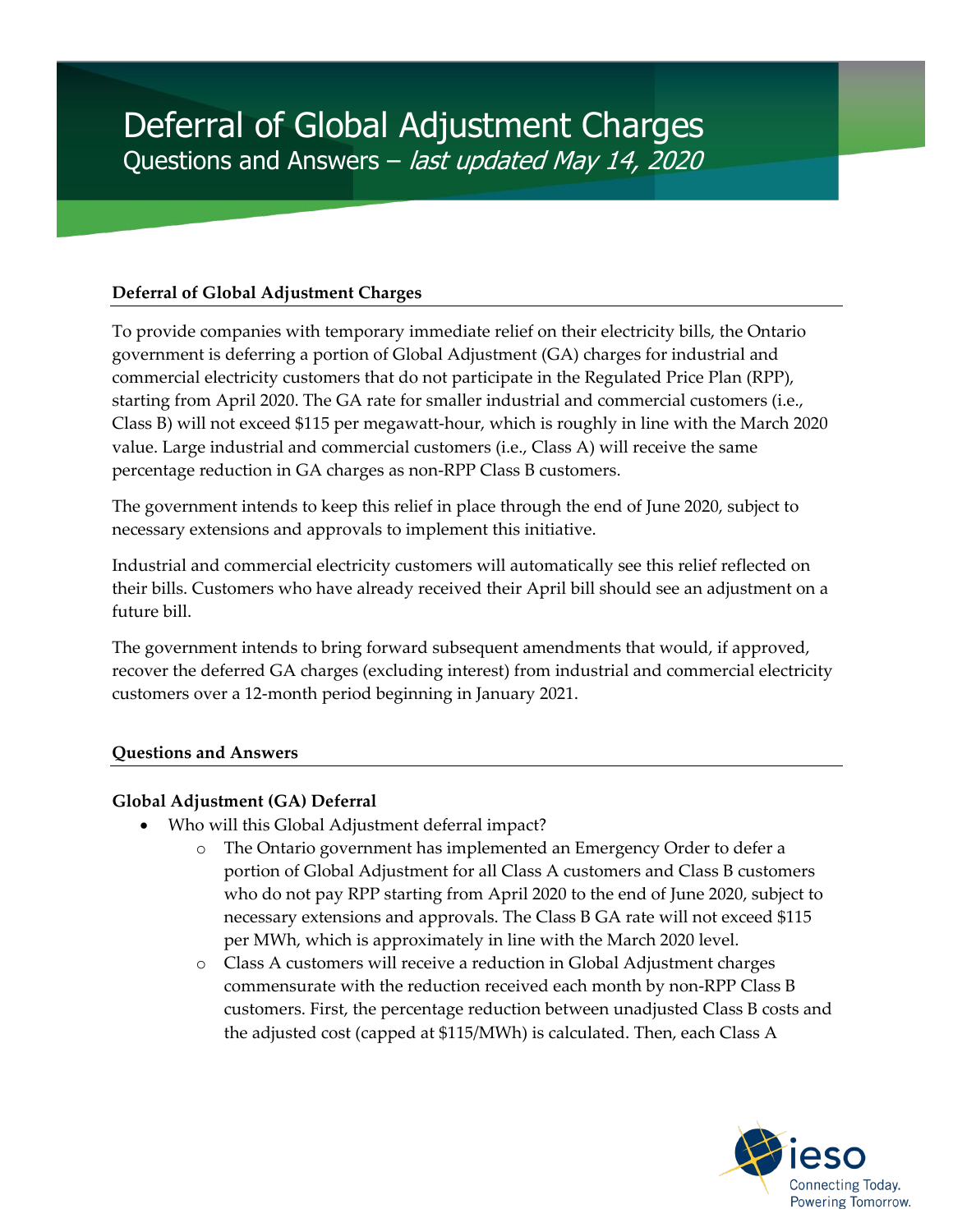consumer's GA charge will be reduced by this percentage. See appendix for more details.

- Who will this change not impact?
	- o Regulated Price Plan (RPP) customers including TOU and tiered pricing customers. On April 14, 2020, The Ontario Energy Board (OEB) announced that it will defer setting new electricity prices for households and small businesses under the RPP and not set new summertime electricity prices.
	- o Please refer to the [OEB news release](https://www.oeb.ca/newsroom/2020/ontario-energy-board-defer-setting-summer-electricity-prices-households-and-small) for additional information.
- Will customers be expected to pay back the temporary relief at a later date?
	- o The Ontario government intends to propose regulatory amendments (together with other amendments as necessary) to O. Reg. 429/04 made under the Electricity Act, 1998 in May 2020. If approved, these proposed amendments would allow IESO to recover the deferred GA charges over a 12-month period beginning in January 2021. Therefore, in 2021, Class A and non-RPP Class B customers could potentially see an increase in their Global Adjustment (GA) costs over a 12-month period. Interest costs related to the deferral would not be recovered from customers.
- What will the Global Adjustment be for June, July, August?
	- o The Ontario government intends to introduce additional measures to ensure this relief is provided through the end of June 2020. After June, rates would be expected to be calculated as they were prior to the GA relief.
- If a customer was billed on the first estimate for April, will they get a refund?
	- o The Class B 1st estimate for April 2020 was set prior to the government's announcement. A lower 1st estimate rate of \$92.93/MWh for May 2020 has been calculated to offset the higher April rate for these customers.
	- o We encourage you to contact your local distribution company (LDC) for questions about your specific situation.
- What is the impact to LDC settlement processes?
	- o LDCs can use the posted estimates which reflect the deferred GA rate for non-RPP Class B customers and the IESO will provide LDCs with settlement information for their Class A customers.
- Will customers served by a retailer qualify for the Global Adjustment reduction? o Yes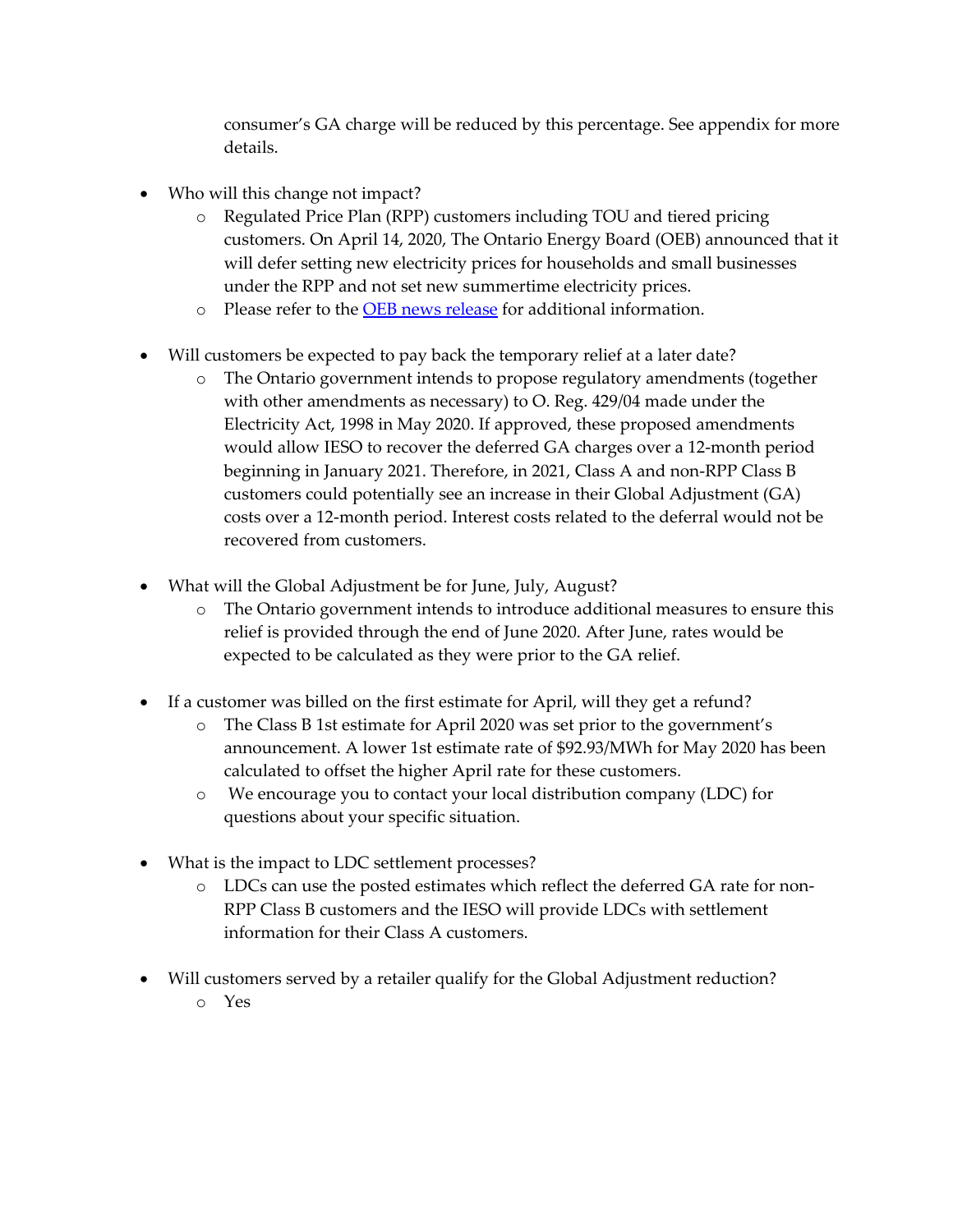### **General Demand and Pricing**

- Why are electricity prices going up as demand is going down?
	- o Many of the costs in Ontario's electricity system are fixed, including costs to build and maintain existing infrastructure. As Ontarians use less electricity, that can cause Global Adjustment rates to increase for some customers as the same amount of money needs to be recovered from fewer megawatts. As demand rebounds, these fixed costs – which help ensure that enough electricity supply is available to meet all levels of demand – will spread out.
- What is the IESO doing to reduce costs?
	- o The IESO is committed to finding efficiencies and driving down costs to ensure Ontarians benefit from a reliable and affordable electricity system. The IESO has held its fee flat for the last number of years, and is also going through a costcutting exercise within its organization.
	- o We are also leading efforts to create a more competitive and cost-efficient electricity market. For example, our Market Renewal Program is expected to realize about \$800 million in net benefits over a 10-year time frame.

Please contact IESO Customer Relations at [customer.relations@ieso.ca](mailto:customer.relations@ieso.ca) if you have further questions on the GA deferral.